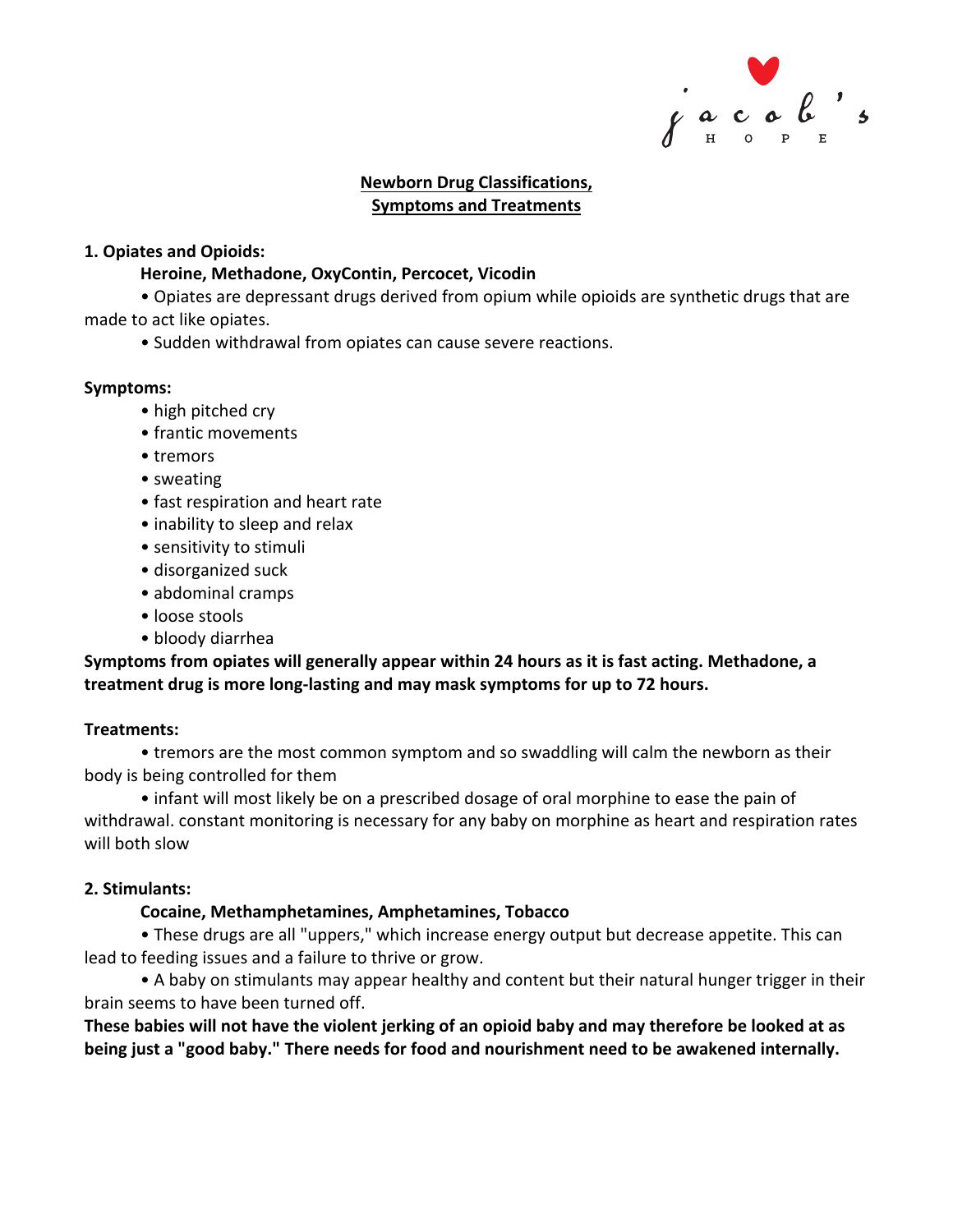

### **Symptoms:**

- inability to eat
- low birth weight
- limp tone
- excoriated areas on their skin (meth)
- prematurity (cocaine)

### **Treatments:**

• Low birth weight and the lack of crying out for hunger needs to be met with regular feedings, even if the baby appears to be content. This is not just a "good baby," but a baby who needs to learn to cry out for food.

- Frequent attempts at feeding will be necessary.
- Careful monitoring of baby's growth

### **3. Psychotropics:**

# **Antipsychotics, Antidepressants, Tranquilizers**

- A psychotropic drug is any prescribed drug that is used to treat psychiatric disorders.
- These drugs build up a level over time and also gradually leave the system.
- Symptoms of psychotropic drugs will not show up until about three weeks after birth

### **Symptoms:**

- •irritability
- inability to sleep or relax
- extreme sensitivity to stimuli
- difficulty feeding

### **Treatments:**

• Babies that are progressing through withdrawals that suddenly become irritable or very sensitive to external stimuli need to be investigated for psychotropic drug exposure.

• These symptoms will almost always show up at three weeks after birth.

• Decreasing sensory stimuli will help these infants. No overhead lighting, loud noises, even strong perfumes can overstimulate them.

### **4. Multiple-Drug Exposure:**

• Most babies have been exposed to multiple drugs prenatally. This can be difficult as one drug may mask the symptoms of another one.

• It is common for a baby to have been exposed to an average of seven drugs. Moms often take whatever drug is available to them and this can make diagnosis challenging.